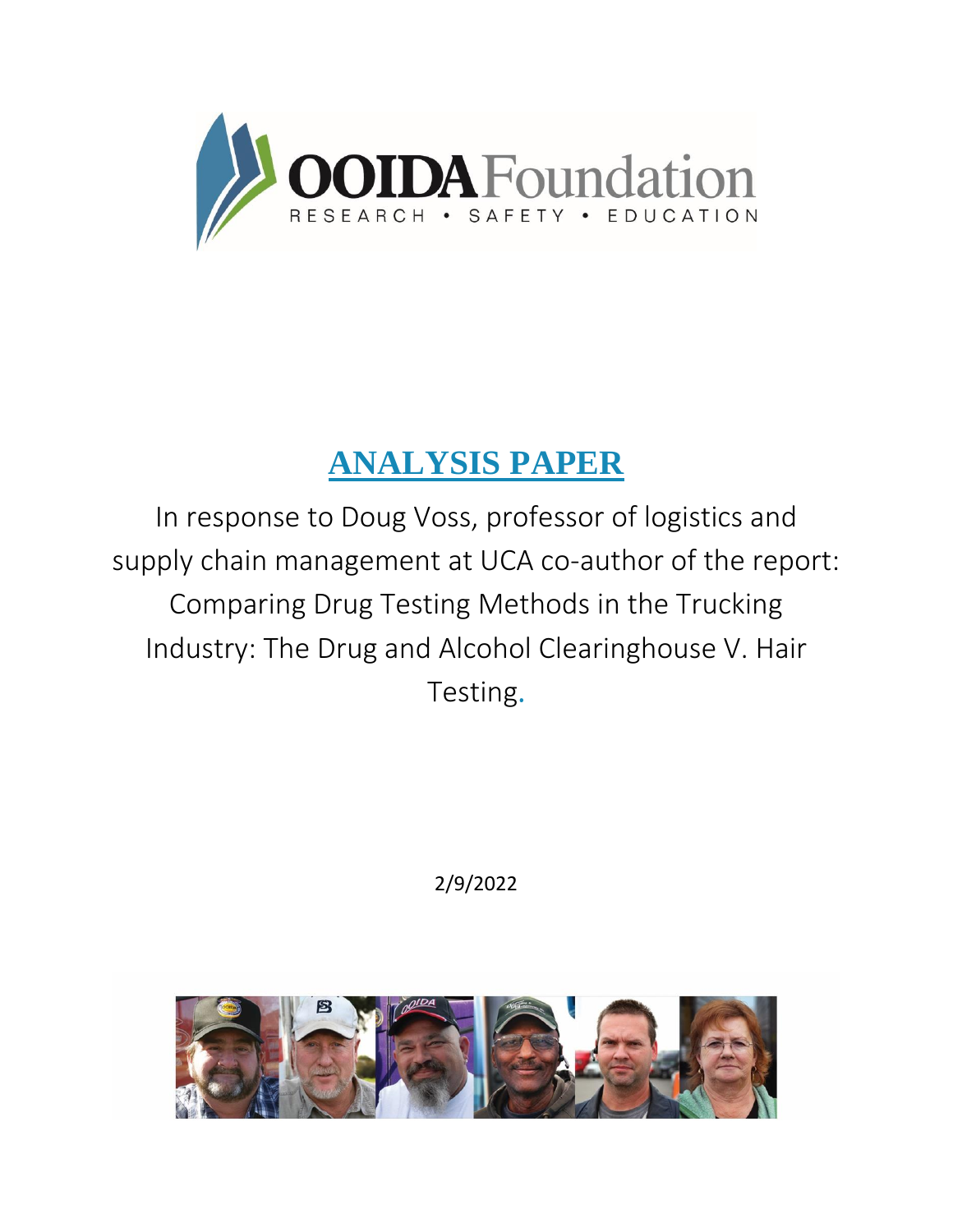## Table of Contents

<span id="page-1-0"></span>

| $\label{lem:1} \mbox{Introduction} \,\, \ldots \,\, \ldots \,\, \ldots \,\, \ldots \,\, \ldots \,\, \ldots \,\, \ldots \,\, \ldots \,\, \ldots \,\, \ldots \,\, \ldots \,\, \ldots \,\, \ldots \,\, \ldots \,\, \ldots \,\, \ldots \,\, \ldots \,\, \ldots \,\, \ldots \,\, \ldots \,\, \ldots \,\, \ldots \,\, \ldots \,\, \ldots \,\, \ldots \,\, \ldots \,\, \ldots \,\, \ldots \,\, \ldots \,\, \ldots \,\, \ldots \,\, \ldots \,\, \ldots \,\, \ldots \,\,$ |
|------------------------------------------------------------------------------------------------------------------------------------------------------------------------------------------------------------------------------------------------------------------------------------------------------------------------------------------------------------------------------------------------------------------------------------------------------------------|
| A) TA drivers are less likely to abuse drugs than DAC drivers. TA drivers pass urine tests 2.69x (269%) more                                                                                                                                                                                                                                                                                                                                                     |
| B) Hair testing detects drugs 8.26x (826%) more frequently than urine testing. And C), TA drivers failed                                                                                                                                                                                                                                                                                                                                                         |
| The authors never addressed issues relating to laboratory error and/or laboratory contamination of                                                                                                                                                                                                                                                                                                                                                               |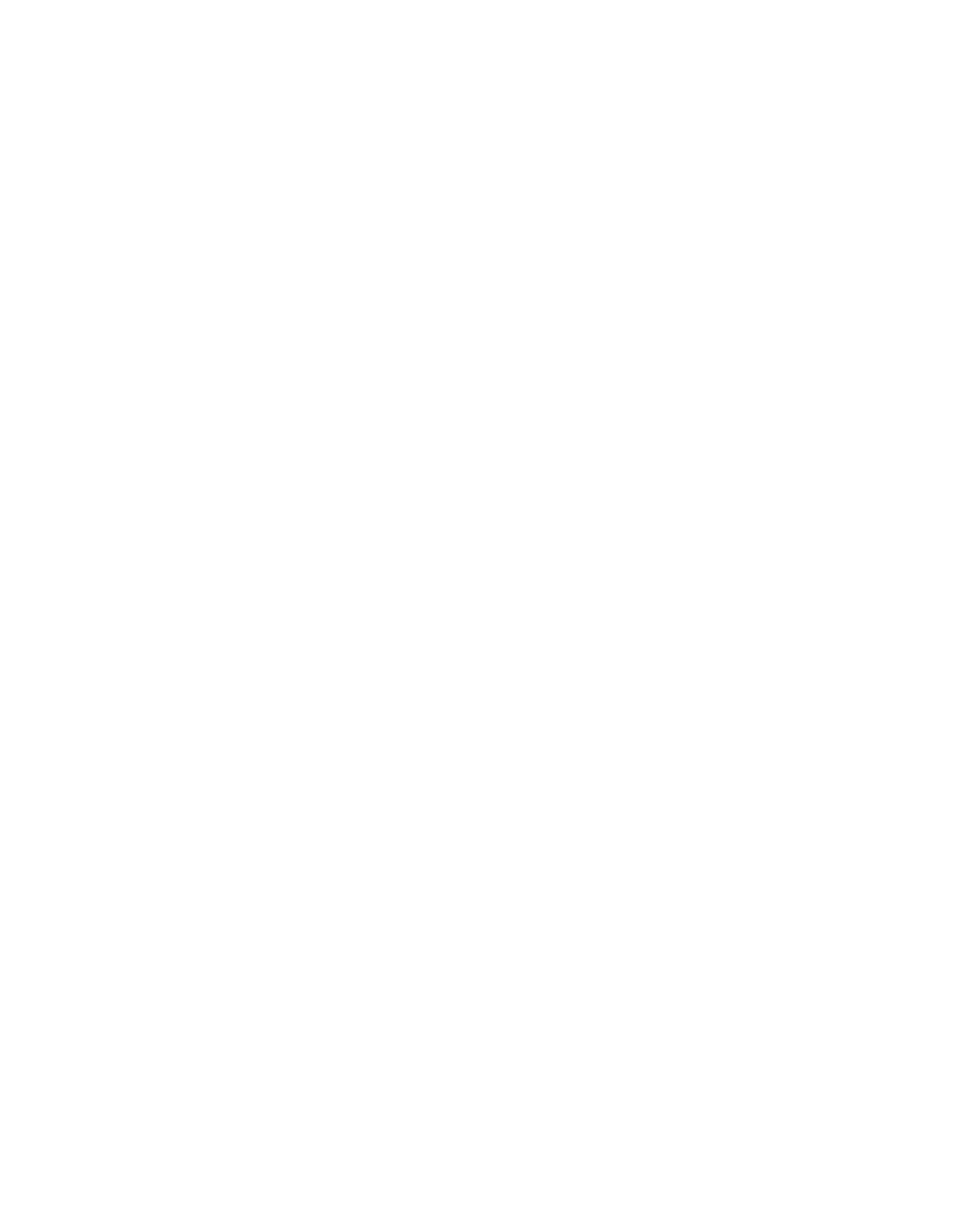

#### **Introduction**

The Owner-Operator Independent Drivers Association Foundation, Inc. (OOFI) offered its critique of the report issued by the University of Central Arkansas (UCA) that compared pre-employment urine and hair drug test results gathered from The Alliance for Driver Safety and Security (The Trucking Alliance; TA) with urine tests results from the Federal Motor Carrier Safety Administration's (FMCSA) Drug and Alcohol Clearinghouse (DAC).

Dr. Voss, in a rebuttal to *The Trucker Magazine*, stated that "OOFI did not carefully examine our past work or the current report and, ultimately, created a nameless, faceless document that argues semantics and ignores accepted research norms<sup>1</sup>" OOFI would like to correct their error that we did not carefully examine UCA's report by writing a peer review of the report based on "accepted research norms." OOFI did look for any Dr. Voss's past work as none was mentioned in the report nor was there any peer review information given. However, we were unable to find any. We would welcome the opportunity to examine any previous work and/or peer reviewed research.

Upon examining UCA's current report and the data they collected from the nine prominent trucking firms that are a part of the TA, OOFI noted that the two groups, TA and DAC, provided data from different time periods. TA provided hair and urine drug test data for 2019 and 2020. TA also provided previously collected data for 2017 and 2018. This creates some confusion because in 2018, the Department of Transportation (DOT) added additional drugs (hydrocodone, hydromorphone, oxycodone, and oxymorphone), to the testing requirements. UCA needed to account for this data prior to January 1, 2018 in order to compare the DAC urine test results from 2020 as this would skew the results. They must eliminate everything prior to 2018. Again, comparing four years of data from TA to one year of data from DAC creates several problems because the utilization of different years poses questions as to the construct of the research.

UCA's report lists six important findings. OOFI has presented these findings below followed by our subsequent peer review questions.

#### <span id="page-3-0"></span>A) TA drivers are less likely to abuse drugs than DAC drivers. TA drivers pass urine tests 2.69x (269%) more frequently than DAC drivers.

OOFI agrees with Dr. Voss's statement that we are arguing over semantics in our critique of their research. The semantic we take exception with is Dr. Voss's use of the word "abuse." According to Dr. Voss's report, TA drivers are less likely to "abuse" drugs than DAC drivers. However, OOFI believes this word is a broad and unfounded statement.

First, Dr. Voss needs to define the term "abuse" as there is clearly a difference between the abuse of drugs and the "use" of drugs. For example, if a driver has a prescription for a drug and uses that drug exactly as

 $\overline{\phantom{a}}$ 

https://www.thetrucker.com/trucking-news/the-nation/co-author-of-study-on-drug-usage-among-truckersrefutes-ooidas-criticism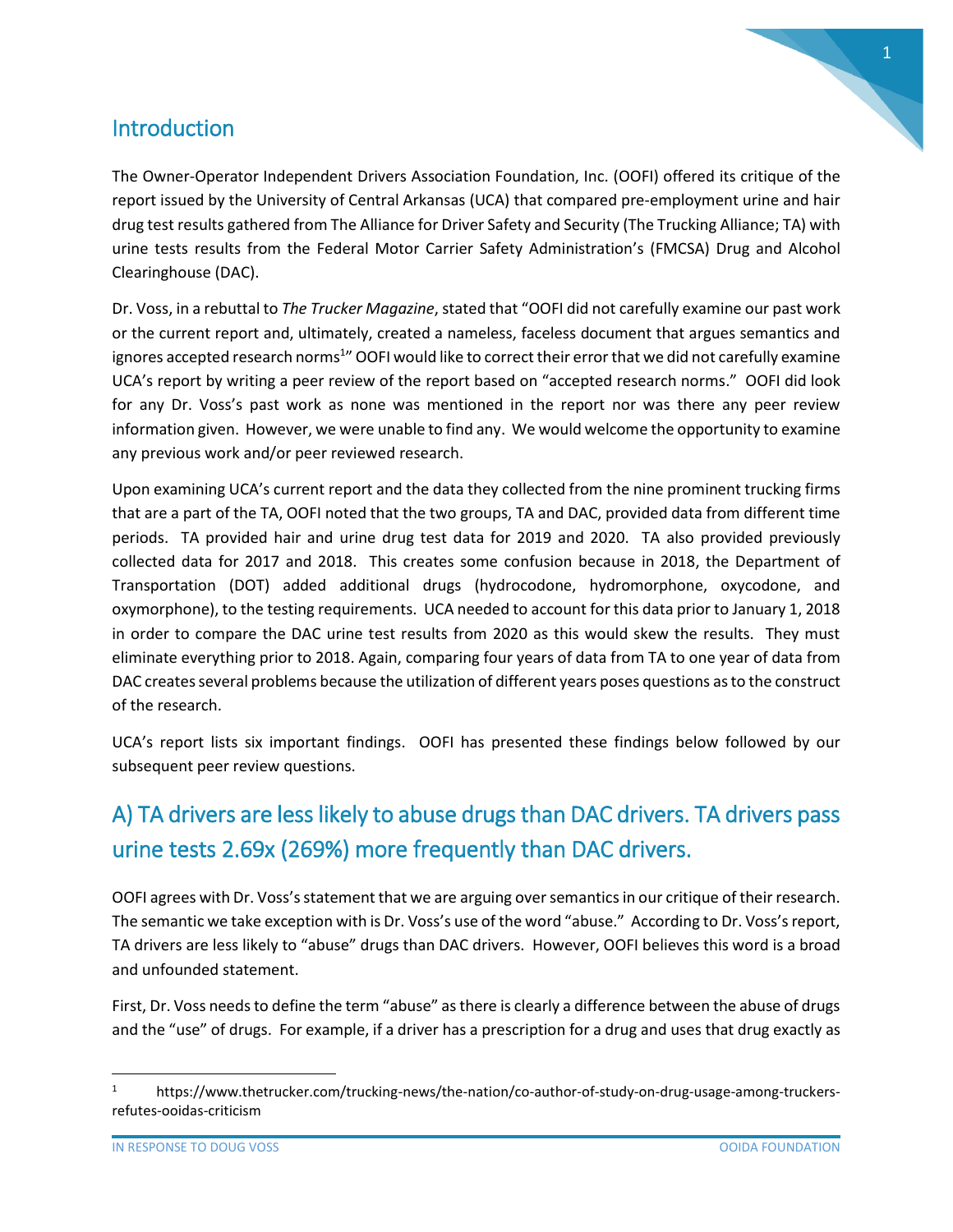their physician prescribes for acute/chronic pain following surgery, while they may test positive, they are definitely not abusing that drug. The driver may not have used that drug for several days or weeks in some cases, yet a positive hair test might show past use of the drug. The report however indicates that the driver is a drug abuser simply for testing positive.

Did Dr. Voss give any consideration in his research to how many drivers from each dataset may have been using a prescription drug? In fact, the regulations state that if a driver receives a positive test, they can present their prescription, as well as the physician who approved it, to the Medical Review Officer (MRO). If the drug is found to be within a set limit, then the MRO would not list the driver as positive. However, OOFI questions if Dr. Voss properly accounted for this in his report.

OOFI also takes exception to Dr. Voss's attempt to generalize the results between the TA and DAC datasets. It appears that Dr. Voss's justification for this is based solely on the statement, "Both test groups were sufficiently large to assume normality in their distribution.<sup>2</sup>" Dr. Voss indicated that the two datasets are comparable because they were both drawn from the same population of drivers. The nine motor carriers found in the TA dataset constitute some of the largest carriers in the trucking industry. They receive thousands of applications for employment, and employ a full-time staff dedicated solely to background checks. These carriers abide by much stricter guidelines for hiring than the vast majority of carriers. They have the resources to carefully pick experienced drivers with excellent commercial driving records. This is the advantage of being a successful carrier and makes good business sense. However, it is false to assume that the rest of the industry, which represents 98 percent of trucking and who does not have this same economic advantage, is made up of the same population of drivers as TA. The hiring standards for the DAC carriers will obviously be different. OOFI does not know if the authors considered this as a possible confound in their research.

The age of the driver population is another potential confound that might influence the results of the research. A careful literature review would demonstrate that younger drivers test positive more often for various drugs than older, more experienced drivers. Moreover, older, more experienced drivers have undergone several drug tests throughout their career, which gives them a greater history of data compared to younger drivers.

In statistical analysis, confounding is the distortion, or inaccuracy, in the estimated measure of association that occurs when the primary exposure of interest is mixed up with some other factor that is associated with the outcome.<sup>3</sup> For example, if the primary goal is to ascertain the strength of association between hair testing and drug use, then age is a confounding factor because it is associated with exposure, meaning that younger people are more likely to test positive for drugs. Therefore, if the age distribution is similar between the two exposure groups Dr. Voss is comparing, then age will not be a confounding factor.

l

<sup>2</sup> Voss and Cangelosi, *Comparing Drug Testing Methods In The Trucking Industry: The Drug And Alcohol Clearinghouse v. Hair Testing*, The Alliance for Driver Safety and Security (Oct 29, 2021), pg. 5.

<sup>&</sup>lt;sup>3</sup> Wayne W. LaMorte and Lisa Sullivan, "Confounding and Effect Measure Modification," Boston University School of Public Health (Jun 3, 2016).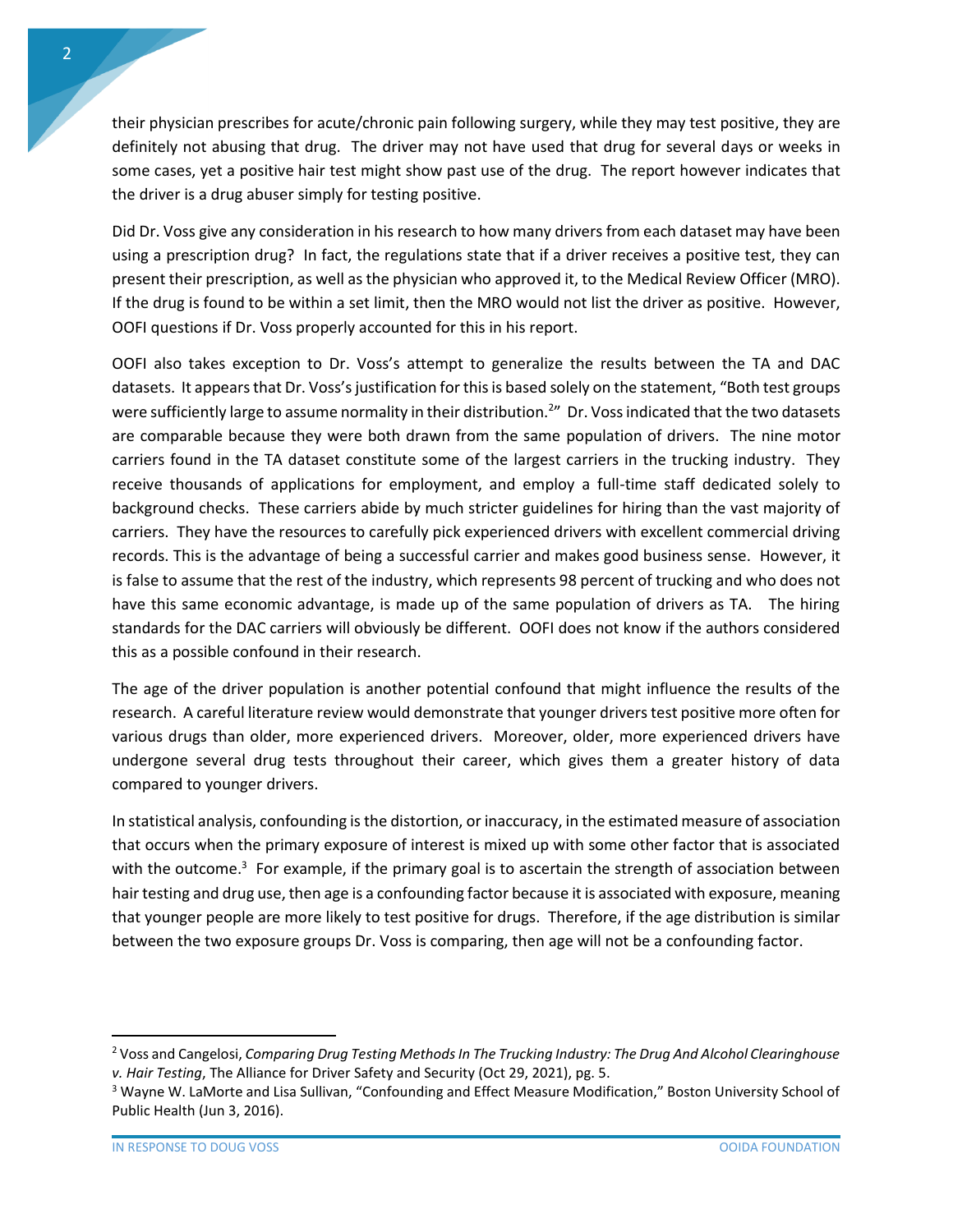In order to better estimate the positivity rates of their drug and alcohol surveys, FMCSA provides positivity rates that are weighted by stratified samples. Did the authors stratify the TA data with DAC data in order to get a better estimation of positivity results?

### <span id="page-5-0"></span>B) Hair testing detects drugs 8.26x (826%) more frequently than urine testing. And C), TA drivers failed 6.11% of their hair tests.

Again, both B and C are problematic because one would have to accept the idea that the two datasets are similar or from the same population. Hence, it is neither reliable nor valid to assume that an additional 58,910 DAC drivers would have failed their pre-employment drug tests had they undergone a hair test. These assumptions are thereby premature until the authors address the confounds listed above and resolve the concerns regarding the accuracy of hair testing.

Before any reliable or valid study is undertaken, researchers must first conduct a literature review of previous research and information. This provides guidance for the current research and highlights potential concerns with previous findings. While the authors may have conducted a literature review, they did not present any in the report. There is plenty of past research on the value of hair testing and the concerns of hair testing. Most, if not all, of TA's members who sponsored this study have pursued hair testing for years. The authors ought to have presented this information as TA members have both sponsored other research and have actively lobbied for hair testing. Any good researcher would make these things known so that reviewers might be aware of any potential conflicts of interest. The authors could have easily conducted a quick literature review regarding past concerns associated with the utilization of hair testing for drug use.

According to the Omnibus Transportation Employee Testing Act of 1991, the DOT must follow the Health and Human Services (HHS) Mandatory Guidelines for the categories of drugs in which they require testing. HHS based its original guidelines on the incidence and prevalence rates of drugs in the general population, as well as on both the DOT and the Department of Defense's experiences in screening their workforces.

The Substance Abuse and Mental Health Services Administration (SAMHSA) division of HHS is responsible for researching both the various drugs themselves and the testing procedures for those drugs. SAMHSA recognizes that there are grave consequences for those drivers who are subject to these regulations and testing procedures. For years, the agency has carefully examined hair testing. They have concluded that there is no standard protocol for hair testing, nor is there any reliable or valid research that has tested hair samples while utilizing SAMSHA's proposed guidelines. SAMSHA has found that hair testing could adversely affect drivers because it lacks scientifically-based protocols, thereby purporting false information. It's important to note that there is no legislative mandate requiring commercial truck drivers to undergo hair testing. Instead, federal law required SAMHSA, in coordination with other federal agencies, to report its progress in developing guidelines that might potentially address the use of hair testing to Congress, which they did in 2020.

The following consists of a quick literature review conducted by OOFI concerning some of the issues regarding the use of hair testing: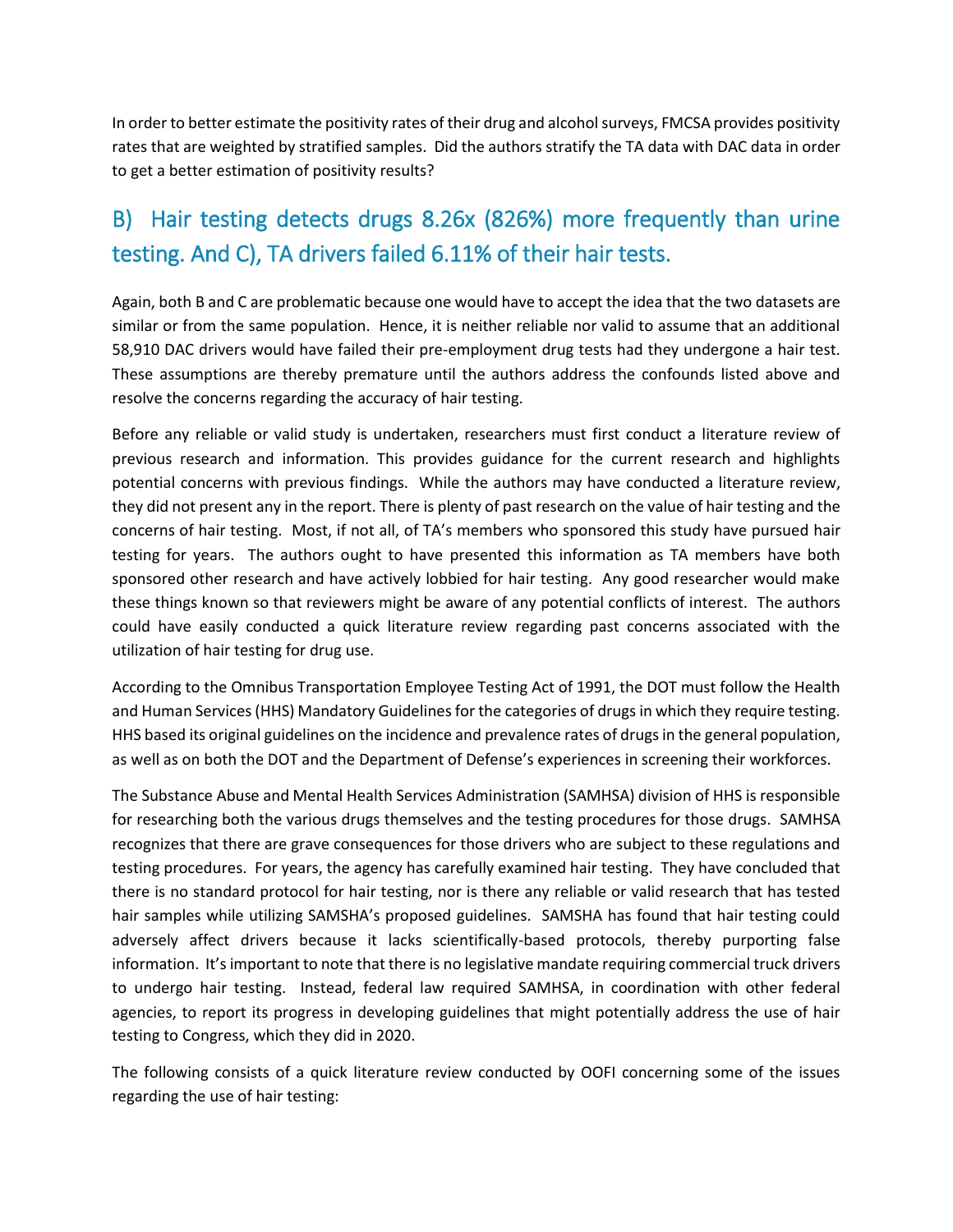#### <span id="page-6-0"></span>The authors never addressed issues relating to laboratory error and/or laboratory contamination of assayed samples.

First, there are problems of comparison. Hair preparation procedures adopted prior to testing itself vary widely, and laboratories regularly develop new ones without citing conclusive evidence of superiority. Laboratories select forensic tests from an assortment of different options, each one with its own varying ability to detect the presence of various substances. Further, organizations do not always report cut-off points, which are crucial in determining the ratio of false positives to false negatives. And when they do report them, they are not always similar.

Next, there are occasionally exists problems of credibility associated with hair testing. Of the five English language reports OOFI identified concerning forensic testing for MDMA use, one analyzed hair from somebody "known to be a drug user," a second analyzed hair posted from overseas where it had been harvested from "MDMA abusers," and a third analyzed a sample from somebody "known to be a stimulant abuser." Röhrich & Kauert (1997) and Rothe, *et al.*, (1997) were the only reports which came anywhere near having the appropriate sample size or sampling techniques that would permit any acceptable generalizations.

Researchers have found a number of problems with hair testing procedures, but no one has calibrated precise parameters in order to resolve the issues. The first issue is the rate of hair growth. Currently, it is normal to assume a growth rate of 1 centimeter per month, which is what OOFI used in the technical analysis of this peer review. Not so long ago however, most assumed the growth rate of half an inch per month. In other words, the current assumption would indicate that it takes 12-months to grow twelve centimeters of hair, whereas the old assumption believes it would take 9.5 months. In addition, researchers believe that the rate of hair growth varies from person to person. By one estimate, hair growth was assumed to vary between 0.6 and 3.36 cm/month (Harkey, 1993). For an individual at the low end of this scale, 12 cm of hair would reflect 20 months of hair growth. For one at the high end, 12 cm of hair would imply just over 3.5 months of hair growth. This is a major, yet typically unaddressed problem. Other problems with hair testing exist by:

- by race (Caucasian hair grows faster than Asian hair);
- by sex (scalp hair in women grows faster than in men);
- by age (hair growth generally decreases with age);
- by position on the scalp (hair grows faster in the vertex region than elsewhere);
- by general location (compared to scalp hair, pubic hair grows more slowly, and beard hair more slowly still);
- by hair color (darker hair is more likely to reveal substances or their metabolites); and
- possibly by hair texture (whether "coarse" or "fine").

In addition, a certain proportion of head hair - usually estimated at 15 percent - is dormant at any one time, and could not, thus, be any sort of calendrical record of consumption.

Surprisingly, "hair is a very complex part of the anatomy whose biology is only partially understood" (Harkey, 1993: 9). This leads to two more problems. First, many believe that rates at which substances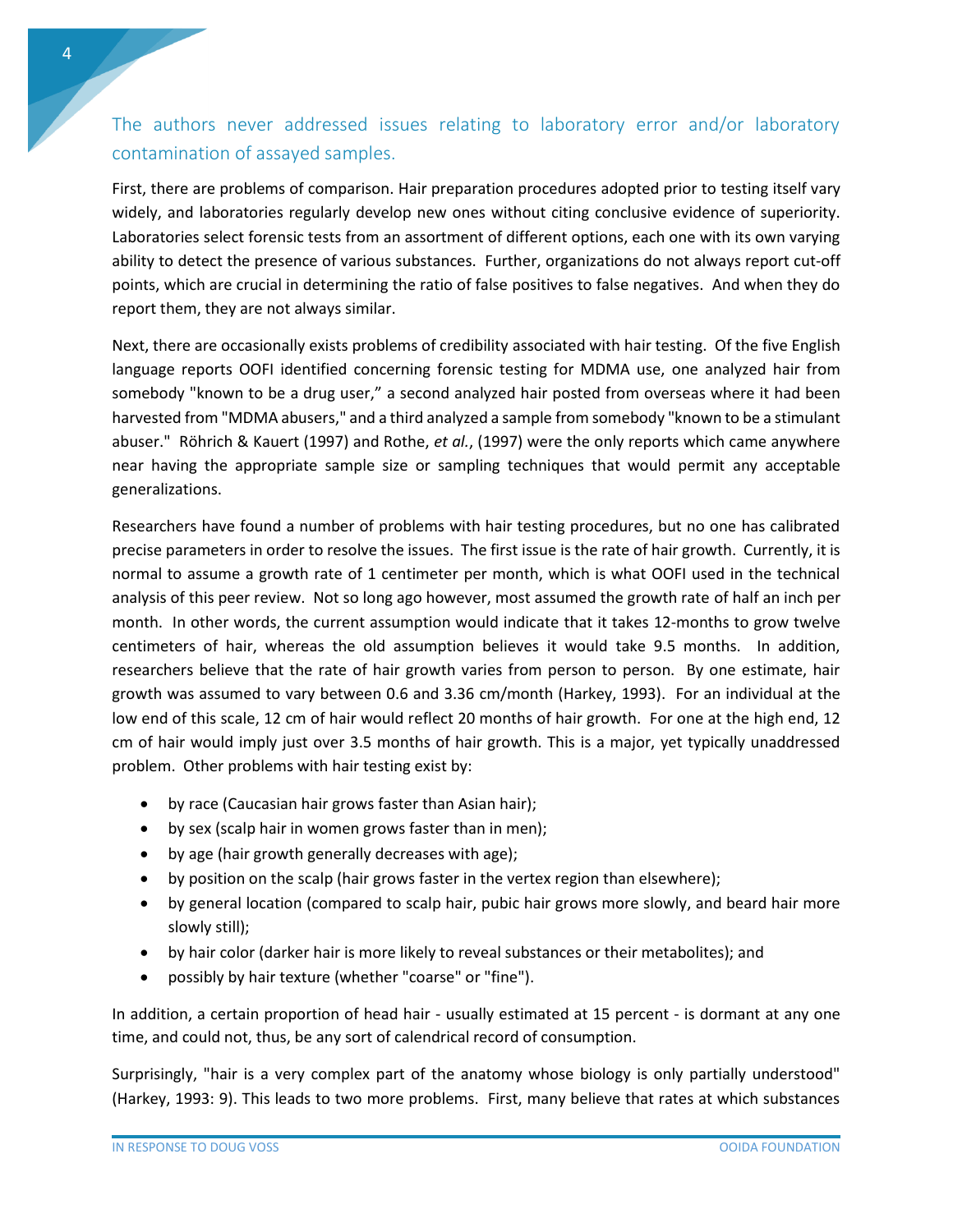are incorporated into hair vary by many of the same dimensions that affect the rates of hair growth as noted above. Kidwell & Blank (1996: 39) suggest the cocaine incorporation ratio for Africans/Whites is 2.9:1, and 6.8:1 for Koreans/Whites, 6.8:1. Second, which is more immediately relevant, is the possibility of external contamination of hair (Pötsch & Moeller, 1996). Harkey (*ibid*.: 16) comments: "the hair shaft is exposed directly to sebaceous secretions before it emerges from the skin. Scalp hair is also exposed to sweat secretions as well as contaminants in air, water, or dust."

The washing problem is akin to the cut-off problem noted above. Too much washing might lead to too many false negatives, and too little washing, might to too many false positives. Blank & Kidwell (1993: 149) noted that, even after "substantial washing," two cocaine spiked samples still retained 211 ng of cocaine or its metabolites/10mg hair, which is equivalent to the same amount of cocaine found in the hair of those classified as heavy cocaine users. Finally, the degree of external contamination will relate to the mechanism and context of the original drug delivery. Drugs which are smoked or chased will, presumably, stand a greater chance of externally contaminating hair than those which are consumed orally or by injection.

Hair follicles are highly vascularized, and as the blood circulates, drugs are absorbed into the growing hair. The growing phase, the antegen phase, lasts 2 to 6 years. Blood supply to the hair shaft stops during the catagen phase, which lasts 1 to 2 weeks. The final stage, when the separation from the blood supply is complete, is known as the telogen stage or the resting phase. Approximately 2% to 3% of head hair is in the catagen stage and 10% to 15% in the telogen stage at any point in time. Therefore, drug concentrations will differ between hairs within one location and between locations such as scalp hair, pubic hair, and arm or leg hair (Cone et al. 2007: Gallardo and Queiroz 2008). For hair drug testing however, specimens are typically collected from the back of the head.

Another disadvantage is the interference of cosmetic treatment on the analysis of hair. Because of cultural differences in ethnic grooming, some groups tend to wash their hair less often than others. Some researchers have suggested that the lower frequency of hair washing causes less leaching of the drug out of the hair as a result of washing, which results in a potential increase of positive tests. Conversely, because most cosmetic treatment involves oxidation of the hair, it may reduce the availability of drugs for detection in hair testing, which results in a potential increase of negative tests.

Finally, hair drug testing cannot detect recent drug use. It typically takes three to five days for hair to emerge from the skin surface. During that time, the drug may be detected in the sweat bathing the hair, but washing procedures can make detection unlikely. Hence, hair testing is can only be used for certain drug tests such as pre-employment testing. While it might be useful for random testing, there is no guarantee that a positive test would indicate current use. Therefore, a person might be deemed ineligible to drive even though it was months since they last used the drug. The same scenario could be true for a driver who is going through the return-to-duty drug testing process. In this process, after the driver receives a prescribed amount of counseling, they could again potentially test positive via a hair test and be rendered ineligible to return-to-work even though they are free of drugs.

SAMSHA recommended a two-test approach as part of their proposed guidelines, which has yet to be adopted, suggesting that if a person were to test positive for drugs under the hair testing method, they